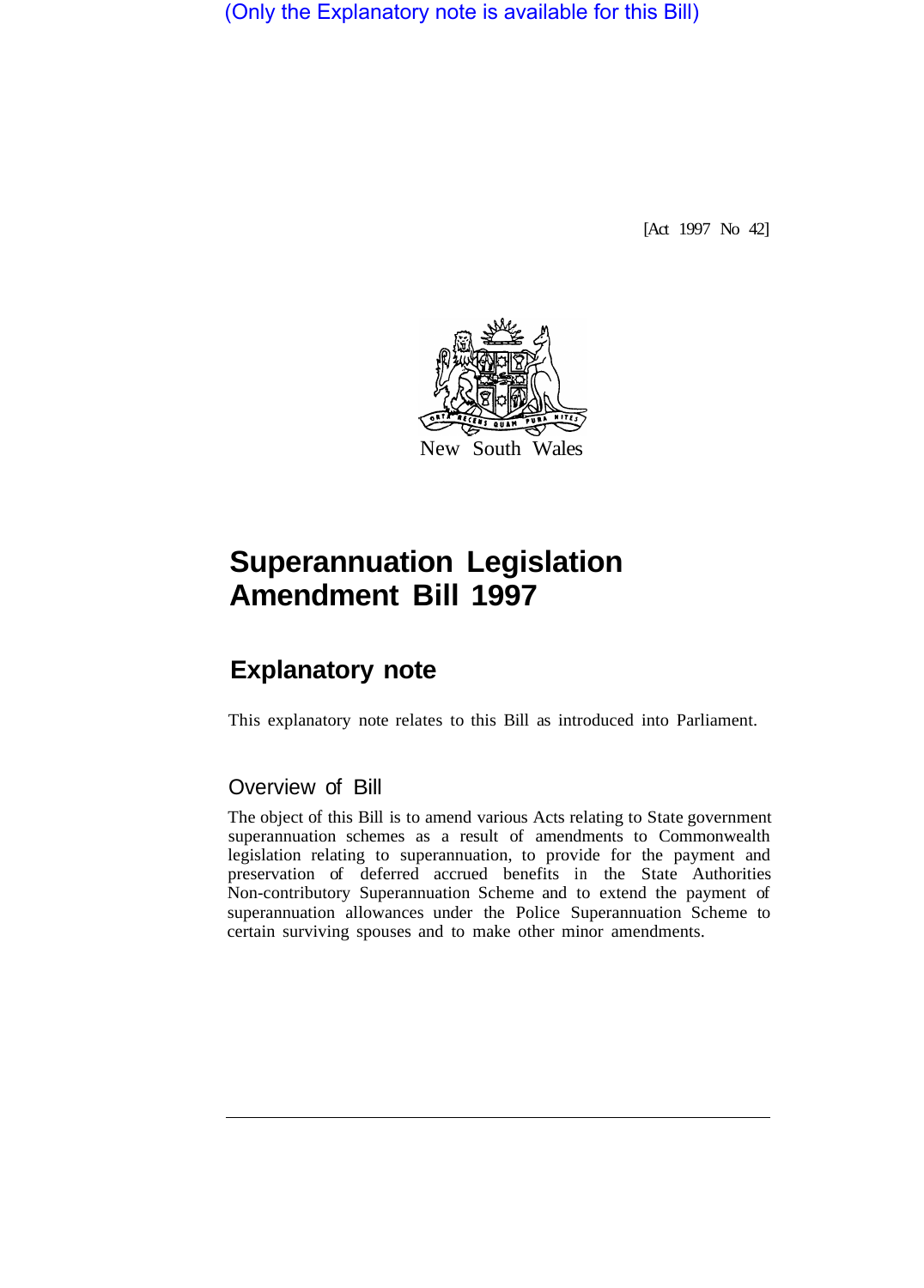Explanatory note

# Outline of provisions

**Clause 1** sets out the name (also called the short title) of the proposed Act.

**Clause 2** provides for the commencement of the proposed Act on assent, except for certain specified provisions.

**Clause 3** is a formal provision giving effect to the amendments to the Acts set out in Schedule 1.

**Clause 4** amends the *Public Sector Executives Superannuation Regulation 1995* by omitting unnecessary provisions.

# **Schedule 1 Amendment of Acts**

# **1.1 First State Superannuation Act 1992 No 100**

#### **Amendments relating to Commonwealth legislation**

The FSS Trustee Corporation, trustee of the First State Superannuation Scheme, is required to disclose information to members that is required for compliance with a Commonwealth occupational superannuation standard. As a result of changes made by the *Superannuation Industry (Supervision) Act 1993* of the Commonwealth (the *Commonwealth Act),* the trustee will now be required to disclose such information as it determines, having regard to the requirements for a regulated superannuation fund under the Commonwealth Act. (See **Schedule 1.1 [2].)** 

Currently, provisions of the Principal Act require aspects of the First State Superannuation Scheme to comply with Commonwealth occupational superannuation standards. The amendments remove references to Commonwealth occupational superannuation standards which have now been replaced by requirements relating to consistency with requirements for regulated superannuation funds under the Commonwealth Act. (See **Schedule 1.1 [3], [4], [7], [9], [12]** and **[14].)** 

The provision enabling the reduction of benefits in order to avoid incurring a penalty under Commonwealth taxation law is no longer necessary and is to be repealed. (See **Schedule 1.1 [5]** and **[6].)** 

Currently, provisions of the Principal Act allow employers' obligations to contribute to superannuation under Commonwealth legislation to be met by contributing to other complying superannuation schemes. Also, benefits may be paid to the First State Superannuation Fund from other complying superannuation schemes. The amendments substitute references to complying superannuation schemes for references to complying superannuation funds for consistency with the Commonwealth Act. (See **Schedule 1.1 [l], [8]** and **[13].)** 

Explanatory note page 2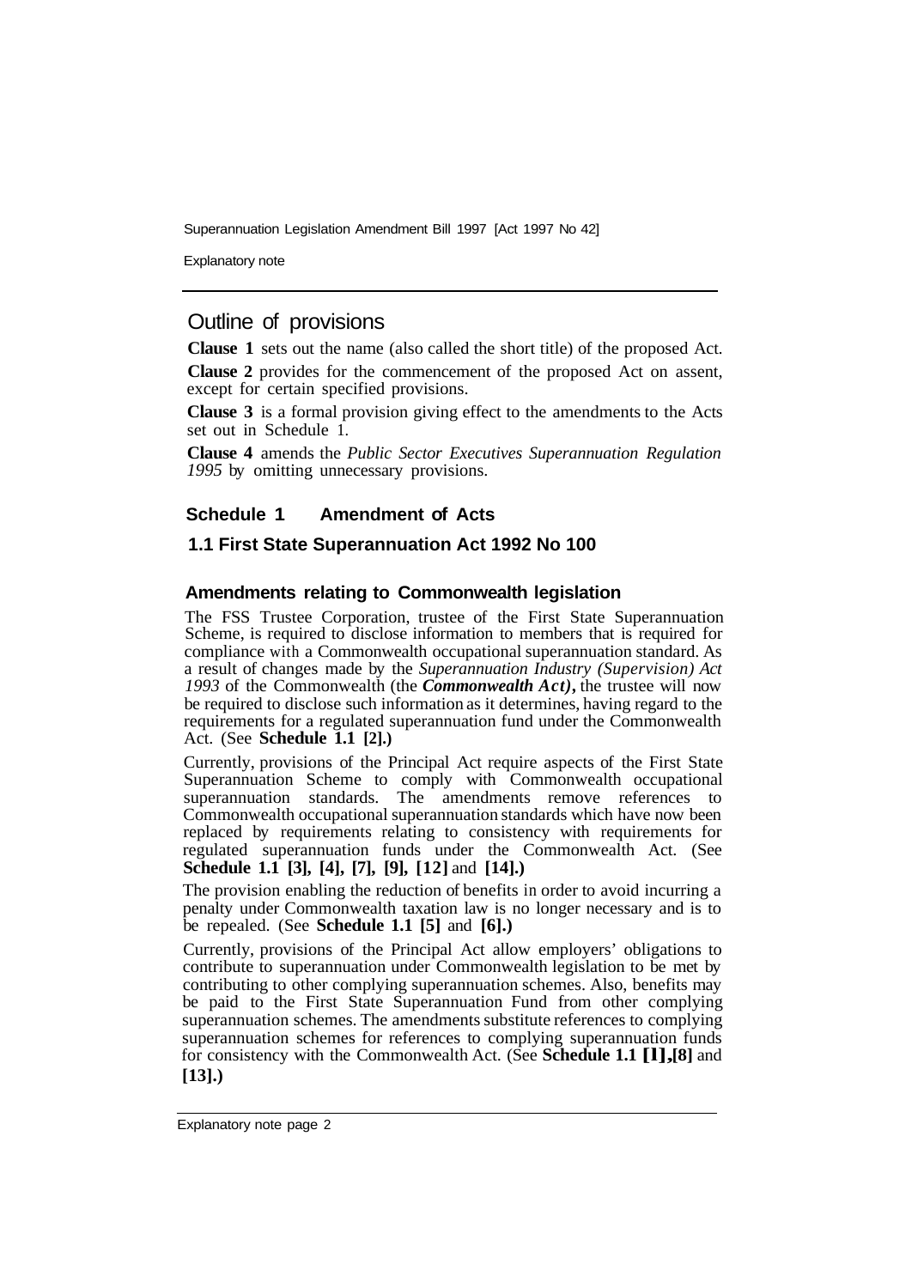Explanatory note

**Schedule 1.1** [11] updates a definition so that it is consistent with the Commonwealth Act.

#### **Savings and transitional provisions**

**Schedule 1.1 [10]** enables savings and transitional regulations to be made.

#### **1.2 Parliamentary Contributory Superannuation Act 1971 No 53**

#### **Amendments relating to Commonwealth legislation**

Currently, provisions of the Principal Act require aspects of the Parliamentary Contributory Superannuation Scheme to comply with Commonwealth occupational superannuation standards. The amendments remove references to Commonwealth occupational superannuation standards which have now been replaced by requirements relating to consistency with requirements for regulated superannuation funds under the Commonwealth Act. (See **Schedule 1.2 [1], [2], [7], [8], [9], [10], [11], [13], [15]** and **[16].)** 

The Commonwealth Act requires trustees of regulated superannuation funds to formulate investment strategies for the management of funds and reserves strategies for the prudential management of any reserves of the funds. Proposed section  $\overline{8}$  imposes similar requirements on the trustees of the Parliamentary Contributory Superannuation Scheme. (See **Schedule 1.2 [4].) Schedule 1.2 [3]** makes a consequential amendment.

The provision requiring the consent of the Insurance and Superannuation Commissioner of the Commonwealth to the extension of the period within which an actuarial investigation of the Parliamentary Contributory Superannuation Fund must be carried out is to be omitted, as such a power is not required. (See **Schedule 1.2 [5].)** 

The State has agreed, under the Heads of Government Agreement commenced on 1 July 1996, to ensure the compliance of its public sector superannuation schemes with standards applicable to funds under the Commonwealth Act. The amendments require the trustees to have regard to the Agreement and the future liabilities of the Parliamentary Contributory Superannuation Fund in exercising their functions. (See **Schedule 1.2 [6].)**  The trustees will also be required to furnish to the Insurance and Superannuation Commissioner of the Commonwealth information required for the purpose of monitoring the Agreement. (See **Schedule 1.2 [19].)** 

The provision enabling the reduction of benefits in order to avoid incurring a penalty under Commonwealth taxation law is no longer necessary and is to be repealed. (See **Schedule 1.2 [12], [14]** and **[17].)**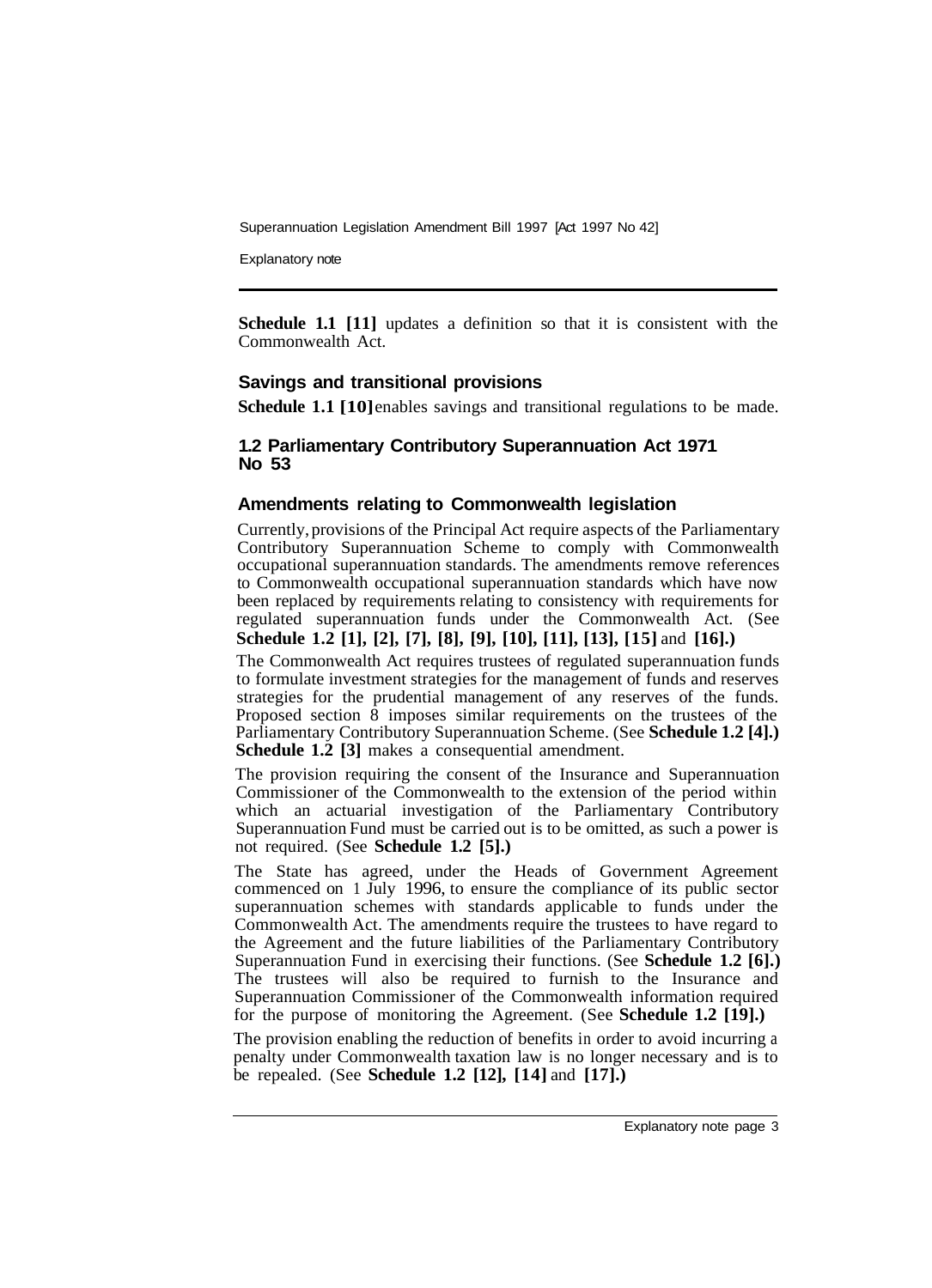Explanatory note

The trustees of the Parliamentary Contributory Superannuation Fund are required to disclose information to members or other persons that is required for compliance with a Commonwealth occupational superannuation standard. As a result of changes made by the Commonwealth Act, the trustees will now be required to disclose such information as they determine, having regard to the requirements for a regulated superannuation fund under the Commonwealth Act. (See **Schedule 1.2 [18].)** 

# **1.3 Police Association Employees (Superannuation) Act 1969 No 33**

# **Amendment relating to benefits for surviving spouses**

Currently, a surviving spouse of a former employee of the Police Association is entitled to a superannuation allowance (that is, a pension) if the spouse was the spouse of the former employee when the former employee retired (if the allowance was granted before age 60) or reached age 60 (if the retirement occurs after age 60). Proposed section **3** (10AA) entitles the surviving spouse of a former employee who retired because of disablement to a superannuation allowance, additionally to those circumstances, if the spouse was the spouse at the time of the former employee's death, had been the spouse for the preceding 3 years and became the spouse before the former employee reached age 60. (See **Schedule 1.3 [l]** and **[2].)** 

# **1.4 Police Regulation (Superannuation) Act 1906 No 28**

### **Amendments relating to Commonwealth legislation**

Currently, provisions of the Principal Act require aspects of the Police Superannuation Scheme to comply with Commonwealth occupational superannuation standards. The amendments remove references to Commonwealth occupational superannuation standards which have now been replaced by requirements relating to consistency with requirements for regulated superannuation funds under the Commonwealth Act. (See **Schedule 1.4 [l], [2], [3], [7], [8], [16], [18]** and **[20].)** 

The provisions enabling the reduction of benefits in order to avoid incurring a penalty under Commonwealth taxation law are no longer necessary and are to be repealed. Consequential amendments are made to other provisions of the Principal Act. (See **Schedule 1.4 [4], [5], [6], [9], [11], [12], [13], [15], [17], [19], [22], [23]** and **[24].)** 

**Schedule 1.4 [14] and [21] remove a superseded**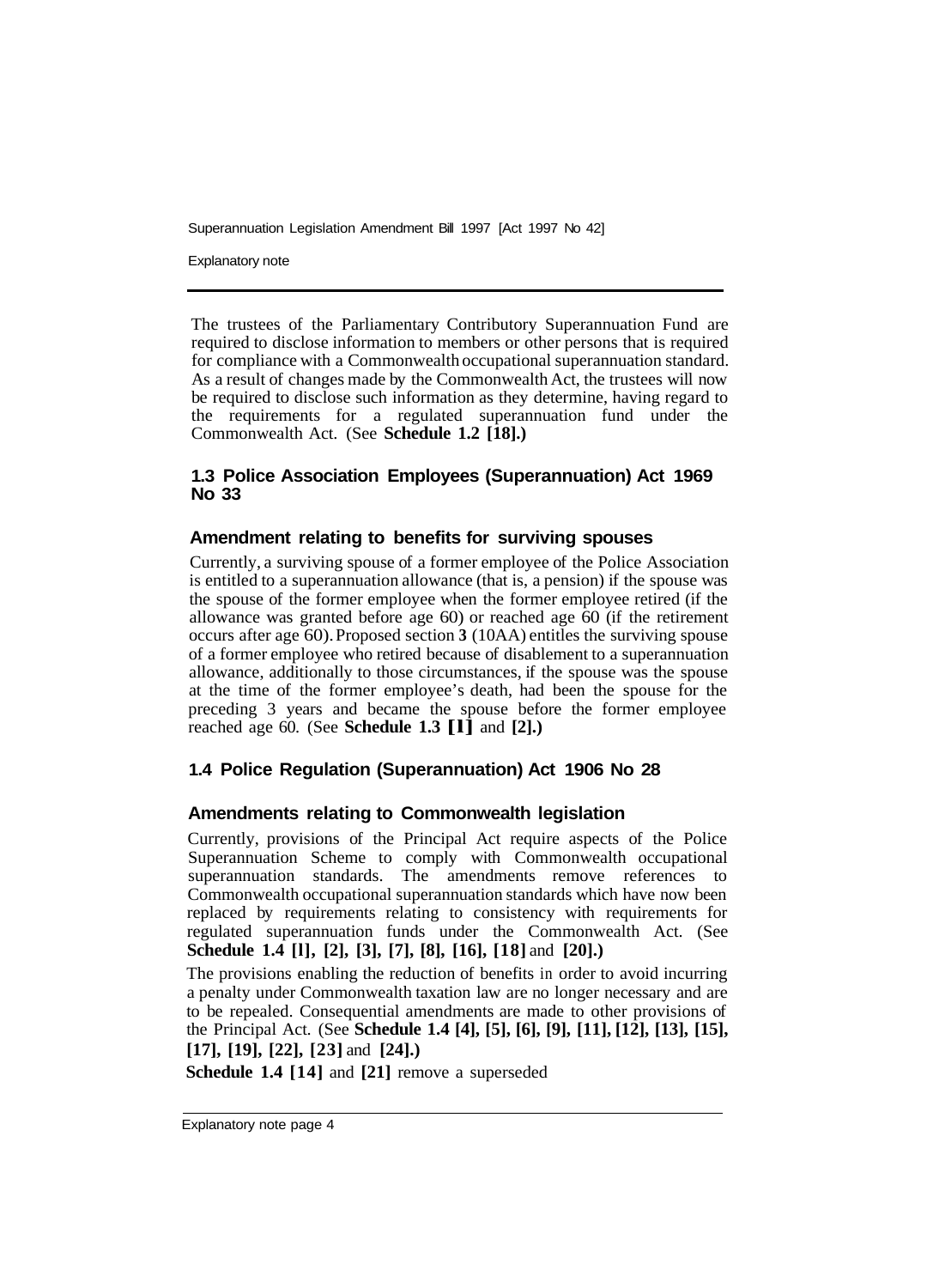Explanatory note

The SAS Trustee Corporation, trustee of the Police Superannuation Scheme, is required to disclose information to contributors that is required for compliance with a Commonwealth occupational superannuation standard. As a result of changes made by the Commonwealth Act, the trustee will now be required to disclose such information as it determines, having regard to the requirements for a regulated superannuation fund under the Commonwealth Act. (See **Schedule 1.4 [25].)** 

The provision requiring the consent of the Insurance and Superannuation Commissioner of the Commonwealth to the extension of the period within which an actuarial investigation of the Police Superannuation Fund must be carried out is to be omitted, as such a power is not required. (See **Schedule 1.4 [26].)** 

# **Amendment relating to benefits for surviving spouses**

Currently, a surviving spouse of a former member of the Police Superannuation Scheme is entitled to a superannuation allowance (that is, a pension) if the spouse was the spouse of the former member when the former member retired and when the former member died. Proposed section 11AA entitles the surviving spouse of a former member who retired because of disablement to a superannuation allowance, additionally to that circumstance, if the spouse was the spouse at the time of the former member's death, had been the spouse for the preceding 3 years and became the spouse before the former member reached age 60. (See **Schedule 1.4 [10].)** 

# **Savings and transitional provisions**

**Schedule 1.4 [27]** enables savings and transitional regulations to be made.

# **1.5 Public Sector Executives Superannuation Act 1989 No 106**

# **Amendments relating to Commonwealth legislation**

Schedule **1.5 [l]** and **[3]** update definitions so that they are consistent with the Commonwealth Act.

Currently, provisions of the Principal Act require aspects of the Public Sector Executives Superannuation Scheme to comply with Commonwealth occupational superannuation standards. The amendments remove references to Commonwealth occupational superannuation standards which have now been replaced by requirements relating to consistency with requirements for regulated superannuation funds under the Commonwealth Act. (See **Schedule 1.5 [2], [4], [5]** and **[8].)**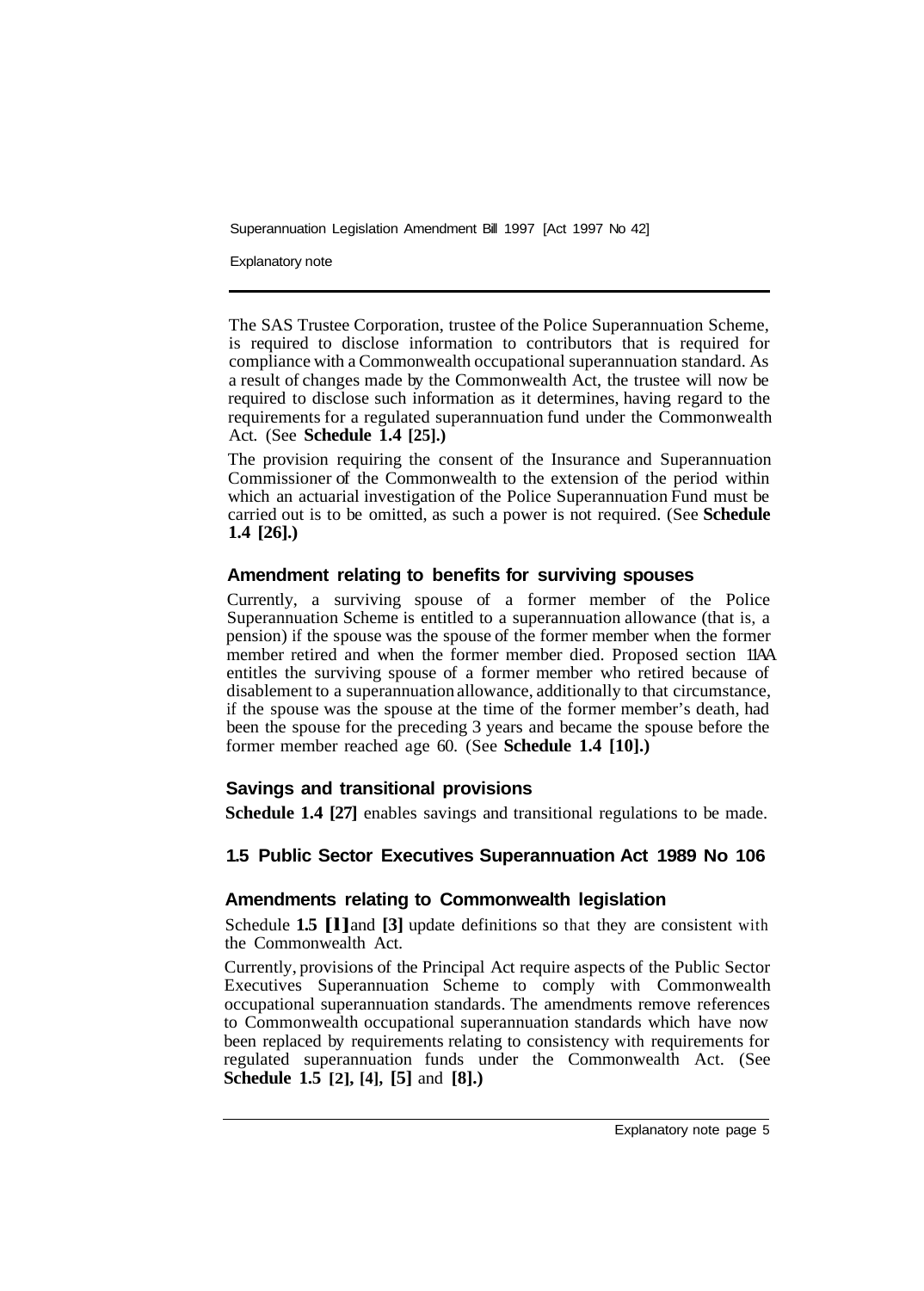Explanatory note

The FSS Trustee Corporation, trustee of the Public Sector Executives Superannuation Scheme, is required to disclose information to members that is required for compliance with a Commonwealth occupational superannuation standard. As a result of changes made by the Commonwealth Act, the trustee will now be required to disclose such information as it determines, having regard to the requirements for a regulated superannuation fund under the Commonwealth Act. (See **Schedule 1.5 [6].)** 

The provisions enabling the reduction of benefits in order to avoid incurring a penalty under Commonwealth taxation law are no longer necessary and are to be repealed. Consequential amendments are made to other provisions of the Principal Act. (See **Schedule 1.5 [9], [10], [11], [12], [13], [17]** and **[18].)** 

# **Actuarial investigation**

**Schedule 1.5 [7]** omits an unnecessary provision requiring actuarial investigations to be carried out.

# **Preserved benefits**

Currently, the Principal Act sets out the circumstances when a benefit preserved under the Act, and consisting of employer-financed contributions, may be paid. These circumstances reflect those provided for under the Commonwealth Act. The amendments provide for the preserved benefit to be payable in the same circumstances as it would be payable under the Commonwealth Act for a regulated superannuation fund under that Act, rather than setting out each circumstance. (See **Schedule 1.5 [16].)** 

The amendments also enable a member entitled to a benefit before retirement age to have it paid to the member's account in another complying superannuation fund within the meaning of the Commonwealth Act. (See **Schedule 1.5 [14]** and **[15].)** 

# **Savings and transitional provisions**

**Schedule 1.5 [19]** enables savings and transitional regulations to be made.

# **1.6 State Authorities Non-contributory Superannuation Act 1987 No 212**

# **Amendments relating to Commonwealth legislation**

Schedule **1.6 [l]** and **[3]** update definitions so that they are consistent with the Commonwealth Act.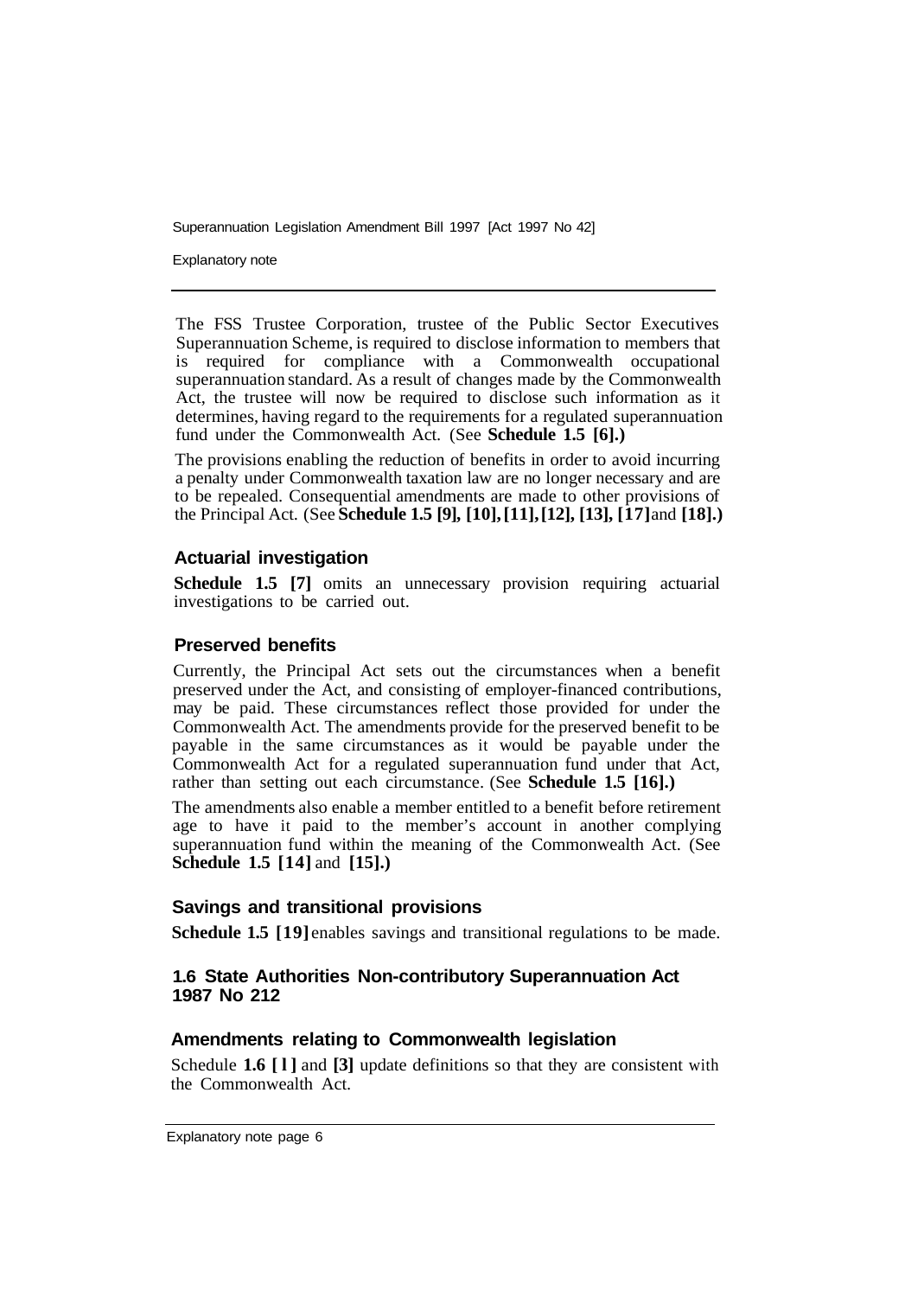Explanatory note

Currently, provisions of the Act require aspects of the State Authorities Non-contributory Superannuation Scheme to comply with Commonwealth occupational superannuation standards. The amendments remove references to Commonwealth occupational superannuation standards which have now been replaced by requirements relating to consistency with requirements for regulated superannuation funds under the Commonwealth Act. (See **Schedule 1.6 [2], [4], [5]** and **[7].)**

The provision requiring the consent of the Insurance and Superannuation Commissioner of the Commonwealth to the extension of the period within which an actuarial investigation of the State Authorities Non-contributory Superannuation Fund must be carried out is to be omitted, as such a power is not required. (See **Schedule 1.6 [6].)** 

The provisions enabling the reduction of benefits in order to avoid incurring a penalty under Commonwealth taxation law are no longer necessary and are to be repealed. Consequential amendments are made to other provisions of the Principal Act. (See **Schedule 1.6 [9], [17]** and **[18].)** 

The SAS Trustee Corporation, trustee of the State Authorities Non-contributory Superannuation Scheme, is required to disclose information to employees that is required for compliance with a Commonwealth occupational superannuation standard. As a result of changes made by the Commonwealth Act, the trustee will now be required to disclose such information as it determines, having regard to the requirements for a regulated superannuation fund under the Commonwealth Act. (See **Schedule 1.6 [22].)** 

#### **Non-contributing employees**

When the First State Superannuation Scheme was commenced, the State Authorities Non-contributory Superannuation Scheme was closed to new employees and irregular employees were dealt with as having ceased to be employees on 30 June 1992. The amendments clarify the treatment of such employees by making it clear that these employees are taken to have been employees on that date but that for any duties after that date the employees are to be taken to have commenced employment as employees for the purposes of becoming members of the First State Superannuation Scheme. The amendments also validate the actions of the trustee in relation to such employees. (See **Schedule 1.6 [S]** and **[24].)** 

# **Payment of benefits**

Currently, the Principal Act sets out the circumstances when the basic benefit and a benefit preserved under the Act may be paid. These circumstances reflect those provided for under the Commonwealth Act. The amendments provide for the basic benefit and a preserved benefit to be payable in the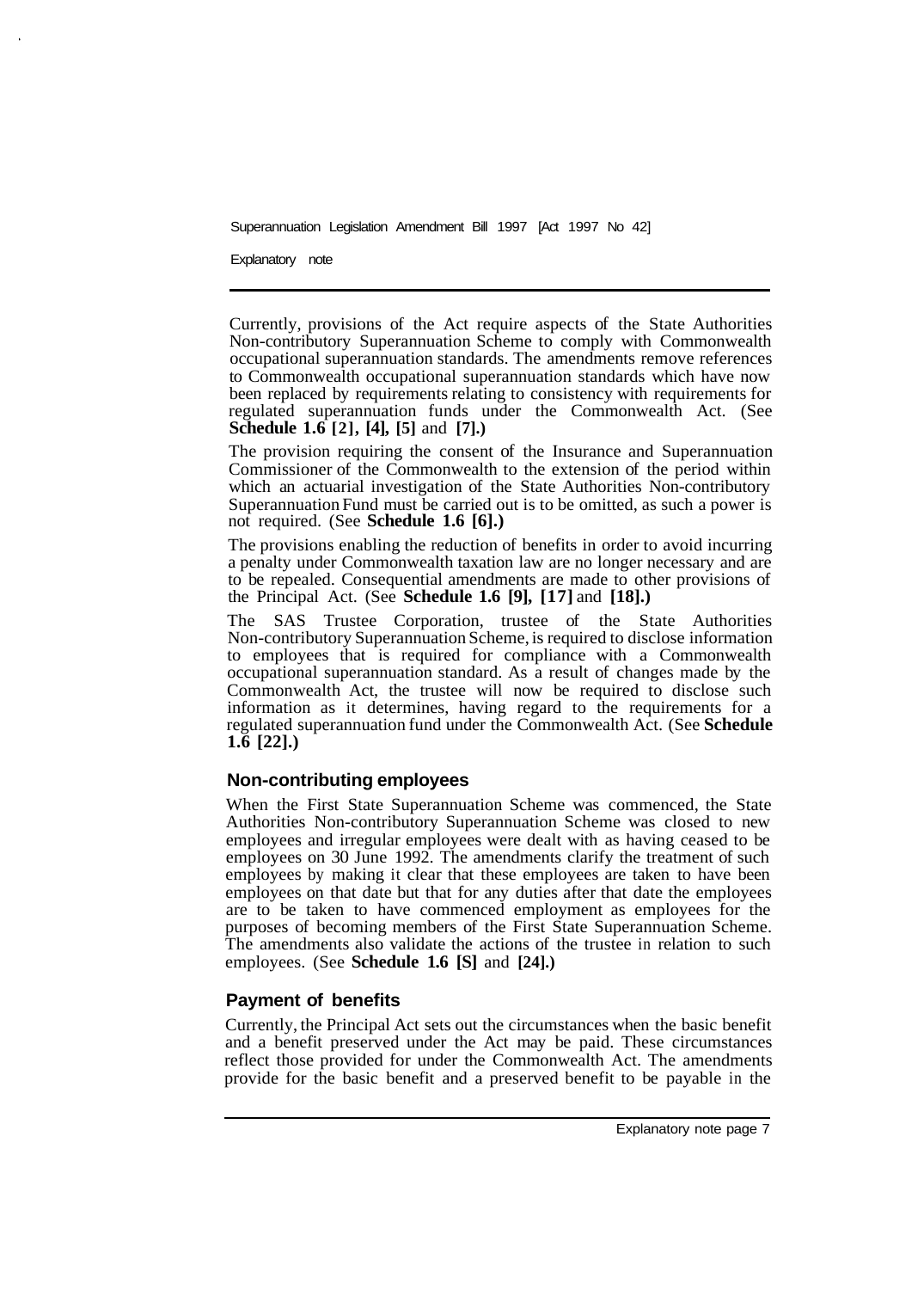Explanatory note

same circumstances as it would be payable under the Commonwealth Act for a regulated superannuation fund under that Act, rather than setting out each circumstance. (See **Schedule 1.6 [10], [11], [12], [13], [14], [15], [16], [19]**  and **[21].)** 

# **Preservation of deferred accrued benefits**

When the First State Superannuation Scheme was commenced, the State Authorities Non-contributory Superannuation Scheme was closed to new employees and existing employees (other than contributors to other public sector superannuation schemes) were given a deferred accrued benefit instead of the basic benefit under the Scheme. The amendments treat employees who are entitled to this benefit as having ceased to be employees for the purposes of the Principal Act, on and from 29 June 1997. The effect of this is that the non-contributing employees' deferred accrued benefit becomes payable and is preserved under the Principal Act. The amendments also require any such preserved benefit to be transferred to a person's account in the First State Superannuation Scheme, if the person is a member under that Scheme. Otherwise the benefit will be payable in the same way as any other preserved benefit. For the purposes of calculating the amount of the benefit to be preserved, the employees' final average salary (for persons who are not irregular employees) is taken to be their salary as at **31** December 1996. (See **Schedule 1.6 [20].)** 

#### **Savings and transitional provisions**

**Schedule 1.6 [23]** enables savings and transitional regulations to be made.

#### **1.7 State Authorities Superannuation Act 1987 No 211**

#### **Amendments relating to Commonwealth legislation**

Currently, provisions of the Principal Act require aspects of the State Authorities Superannuation Scheme to comply with Commonwealth occupational superannuation standards. The amendments remove references to Commonwealth occupational superannuation standards which have now been replaced by requirements relating to consistency with requirements for regulated superannuation funds under the Commonwealth Act. (See **Schedule 1.7 [l], [2], [4], [16]** and **[17].)** 

The provision requiring the consent of the Insurance and Superannuation Commissioner of the Commonwealth to the extension of the period within which an actuarial investigation of the State Authorities Superannuation Fund must be carried out is to be omitted, as such a power is not required. (See **Schedule 1.7 [3].)**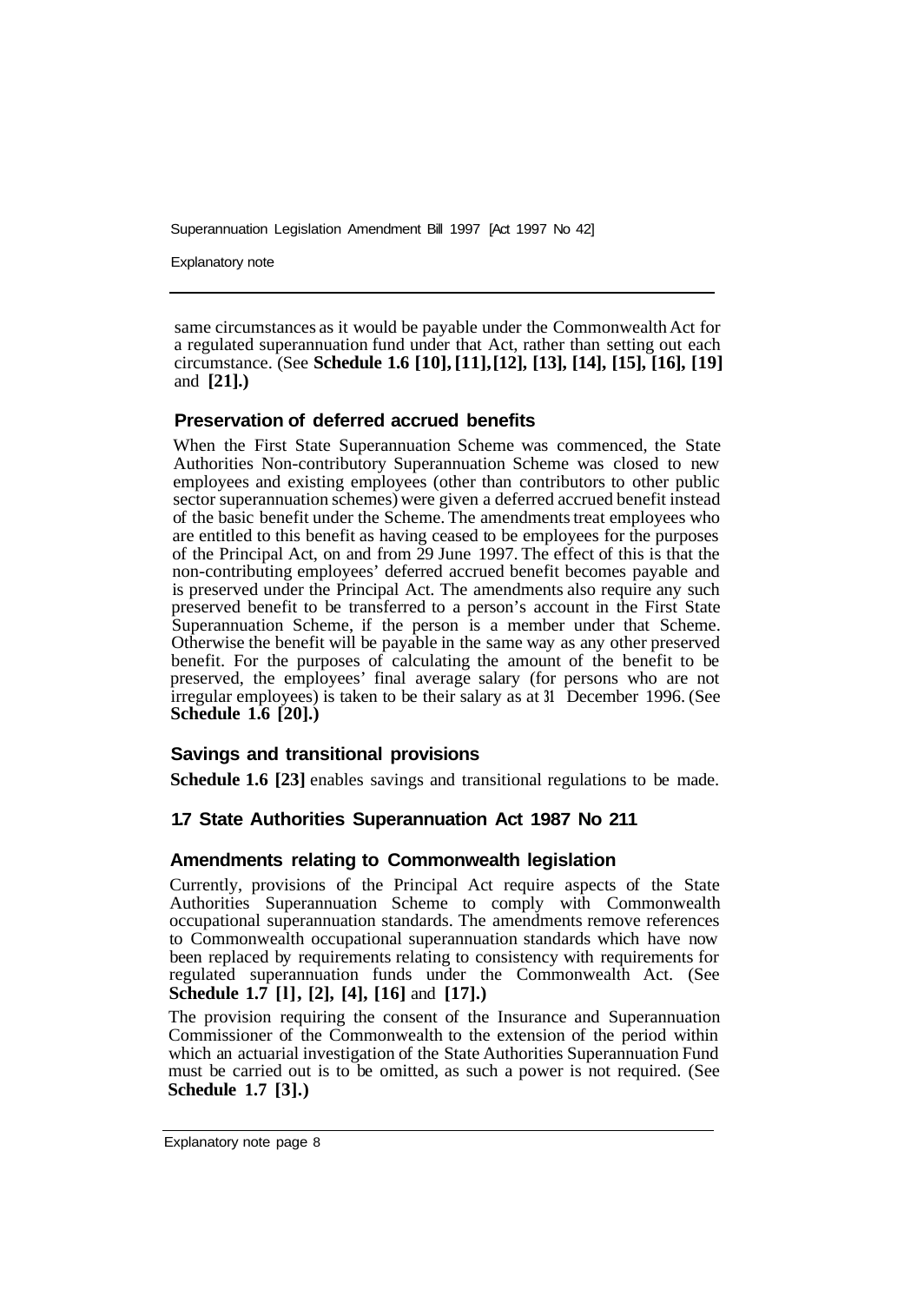Explanatory note

The provisions enabling the reduction of benefits in order to avoid incurring a penalty under Commonwealth taxation law are no longer necessary and are to be repealed. Consequential amendments are made to other provisions of the Principal Act. (See **Schedule 1.7 [5], [7], [9], [11], [12], [14], [15], [18]**  and **[19].)** 

The SAS Trustee Corporation, trustee of the State Authorities Superannuation Scheme, is required to disclose information to contributors that is required for compliance with a Commonwealth occupational superannuation standard. As a result of changes made by the Commonwealth Act, the trustee will now be required to disclose such information as it determines, having regard to the requirements for a regulated superannuation fund under the Commonwealth Act. (See **Schedule 1.7 [20].)** 

**Schedule 1.7 [21]** updates definitions.

# **Calculation of benefits**

The amendments change the component of salary used to calculate certain benefits under the State Authorities Superannuation Scheme from the contributor's final salary on exit from the scheme to the higher of the final salary and the contributor's final average salary (which is calculated over a period of up to 3 years preceding exit). The change will apply to benefits on death before early retirement, total and permanent invalidity before early retirement, partial and permanent invalidity before reaching early retirement age and on retrenchment before early retirement age. (See **Schedule 1.7 [6], [8], [10]** and **[13].)** 

# **Savings and transitional provisions**

**Schedule 1.7** [22] enables savings and transitional regulations to be made.

#### **1.8 Superannuation Act 1916 No 28**

#### **Amendments relating to Commonwealth legislation**

**Schedule 1.8 [l]** and **[3]** update definitions so that they are consistent with the Commonwealth Act.

Currently, provisions of the Principal Act require aspects of the State Superannuation Scheme to comply with Commonwealth occupational superannuation standards. The amendments remove references to Commonwealth occupational superannuation standards which have now been replaced by requirements relating to consistency with requirements for regulated superannuation funds under the Commonwealth Act. (See **Schedule 1.8 [2], [4], [6], [16], [17], [21], [22]** and **[23].)**